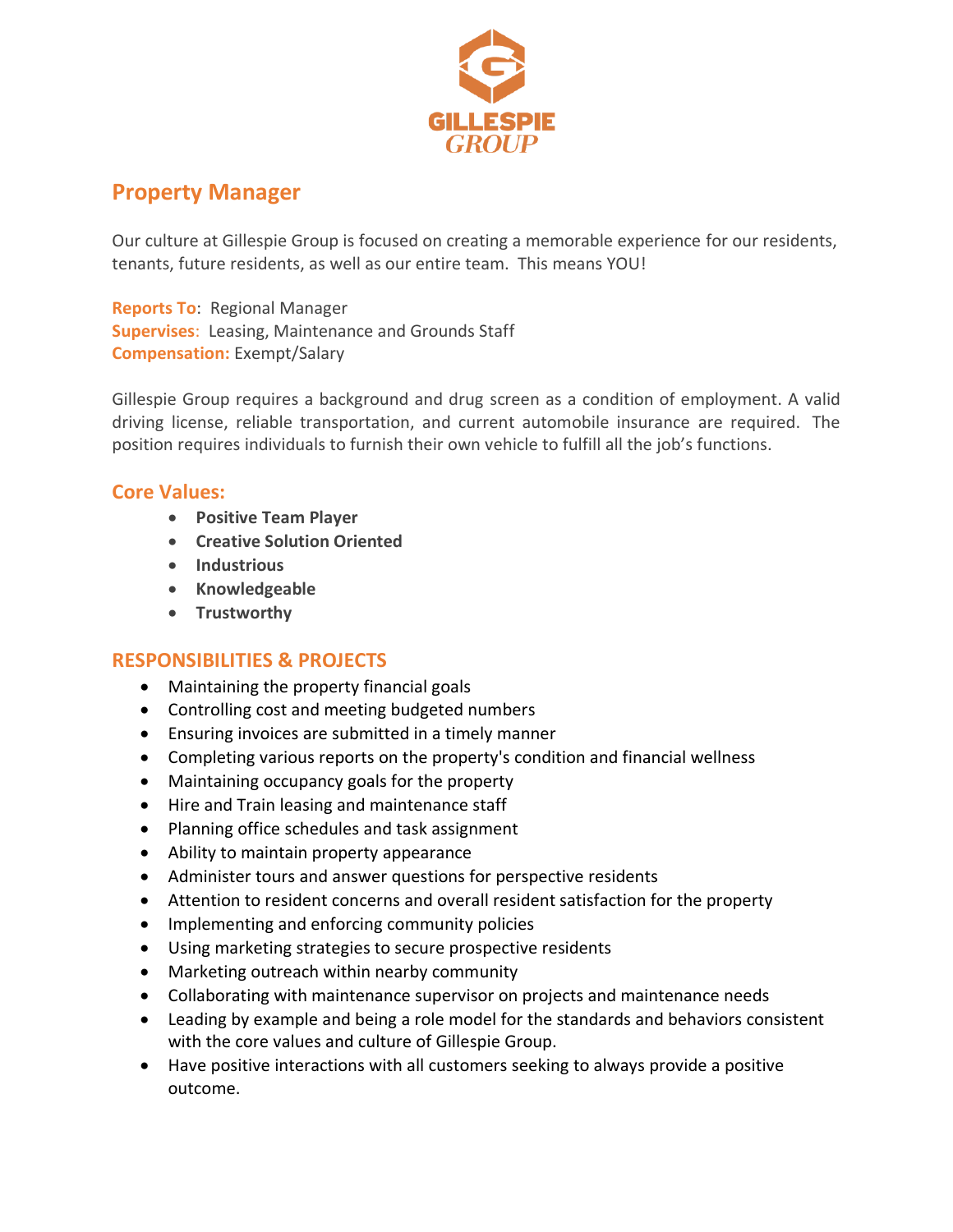- Coordinate and direct team members to achieve daily, weekly, monthly, and annual property goals.
- Develop and manage annual budget ensuring financial performance.
- Maintain curb appeal and property standards in accordance with operating budget and capital plans.

## **QUALIFICATIONS**

- 1-5 years of property management experience
- High-school diploma, bachelor's degree a plus
- CAM preferred, but not required
- Ability to effectively communicate with staff and supervisor
- Proficient in Microsoft Office Suite
- Experience with Real Page or related programs a plus
- Highly motivated
- A strong work ethic and willingness to learn
- High energy and positive attitude
- Strong conflict resolution skills
- Professional and polished image
- Self-motivated
- Passion for team development
- Ability to work well in a team setting
- Excellent written and verbal communication skills
- Understanding of sales and marketing concepts

**FAIR HOUSING ACT ("FHA")/ ANTI-DISCRIMINATORY LAWS & ORDINANCES:** Under the FHA**,** state laws and many local ordinances**,** no individual shall be subjected to discrimination because of race, color, gender, religion, sex, handicap, mental or physical ability, age, sexual preference, familial status or national origin in the sale, rental or advertising of dwellings, in the provision of brokerage services, or in the availability of residential real estate-related transactions. Said another way, fair housing is the right of individuals to obtain housing of their choice without discrimination based upon the above-mentioned categories. The Gillespie Group expects each of its Associates to fully grasp and understand these antidiscriminatory policies and to adhere to these laws and ordinances in situations that are certain to occur in the ordinary course of business that the Gillespie Group provides to its clients. To that end, the Gillespie Group requires each Associate to periodically complete training courses on fair housing, landlord/tenant law and housing subsidy programs. Such training shall be paid for by the Gillespie Group and the Associate shall be compensated for the time either attending such training in person or via online courses.

| <b>SIGNATURES:</b>      |       |
|-------------------------|-------|
| Employee Name:          | Date: |
| <b>Supervisor Name:</b> | Date: |